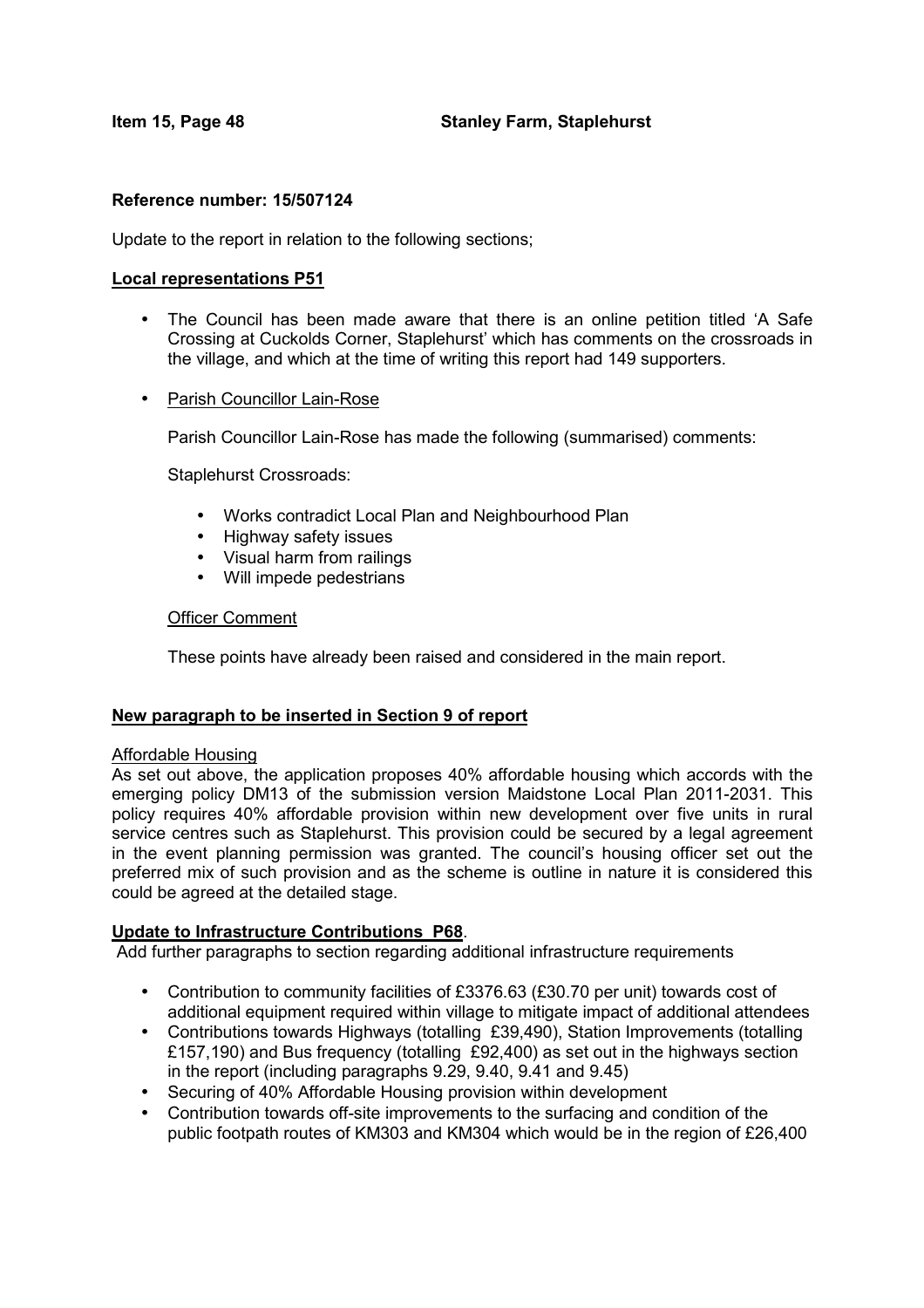- The provision of a Residential Travel Plan to aim to achieve a 10% reduction in development traffic flows covering a 10 year monitoring period, and to include monitoring costs.
- Annual monitoring and reporting of the effect of displaced traffic on highway routes surrounding the site ("rat-running" monitoring).
- A financial contribution towards suitable mitigation measures to combat any significant adverse traffic flow conditions as may be established by the monitoring exercise to be conducted (delegated authority to the Head of Planning to agree the financial contribution)

## **Correction to figure outlined in paragraph 9.45** - This figure should be **£289,080** not £249,590.

# **Update wording to Conclusion Paragraph 10.01 P P68**

The site lies to the edge of the settlement of Staplehurst, adjacent to the development boundary of the adopted MBLP 2000 local plan. The site has been considered through the preparation of the SVMBLP and the SNP and was not chosen to form part of the future development of Staplehurst. The council are able to demonstrate a five year supply and therefore can give due weight to the status of the existing development boundaries and the fact the development boundaries are retained in this location in the emerging plans, significant weight can be placed on the protection of this village edge. The plans would be contrary to ENV6, ENV28, ENV34 and the strategy of the emerging plans, particularly that of the neighbourhood plan which implants the localism agenda with a local planning context. The development will have localised adverse effects on the character of the countryside which is brought by the urbanising impact of the development which will be visible from Headcorn Road and the adjacent public rights of way and the loss of the hedgerow to create the new access. This impact of the development would cause harm to the Low Weald Landscape which is designated as a special landscape area within the 2000 plan and a landscape of local value within the emerging plan. Therefore, as the housing needs of the village and borough will be delivered by other allocated sites in the village and the development would be contrary to ENV28, there are no overriding reasons that would outweigh this harm and justify a departure from the development plan. Accordingly, the proposal does not accord with the Development Plan and there are no material planning considerations that indicate that outline planning permission should be granted. Furthermore, the adverse impacts of granting planning permission would significantly and demonstrably outweigh the benefits, when assessed against the policies in the National Planning Policy Framework taken as a whole.

# **Section 11 Recommendation P68/69**

Amendment to Reasons 1 and 2;

1. The proposed development would result in an unjustified and unacceptable form of development which has associated urbanising effects that would be harmful to the character and appearance of the countryside in this location which is located on a prominent gateway route into the village. The effects of the development by reason of the new access and built form which would be visible from Headcorn Road and the adjacent Public Footpaths and would cause harm to the character and appearance of the countryside and the Special Landscape Area, the Low Weald. Therefore, the development would be contrary to Policies ENV6, ENV28 and ENV34 of the adopted Maidstone Local Plan 2000 and emerging policies SP5, SP10 and SP17 of the